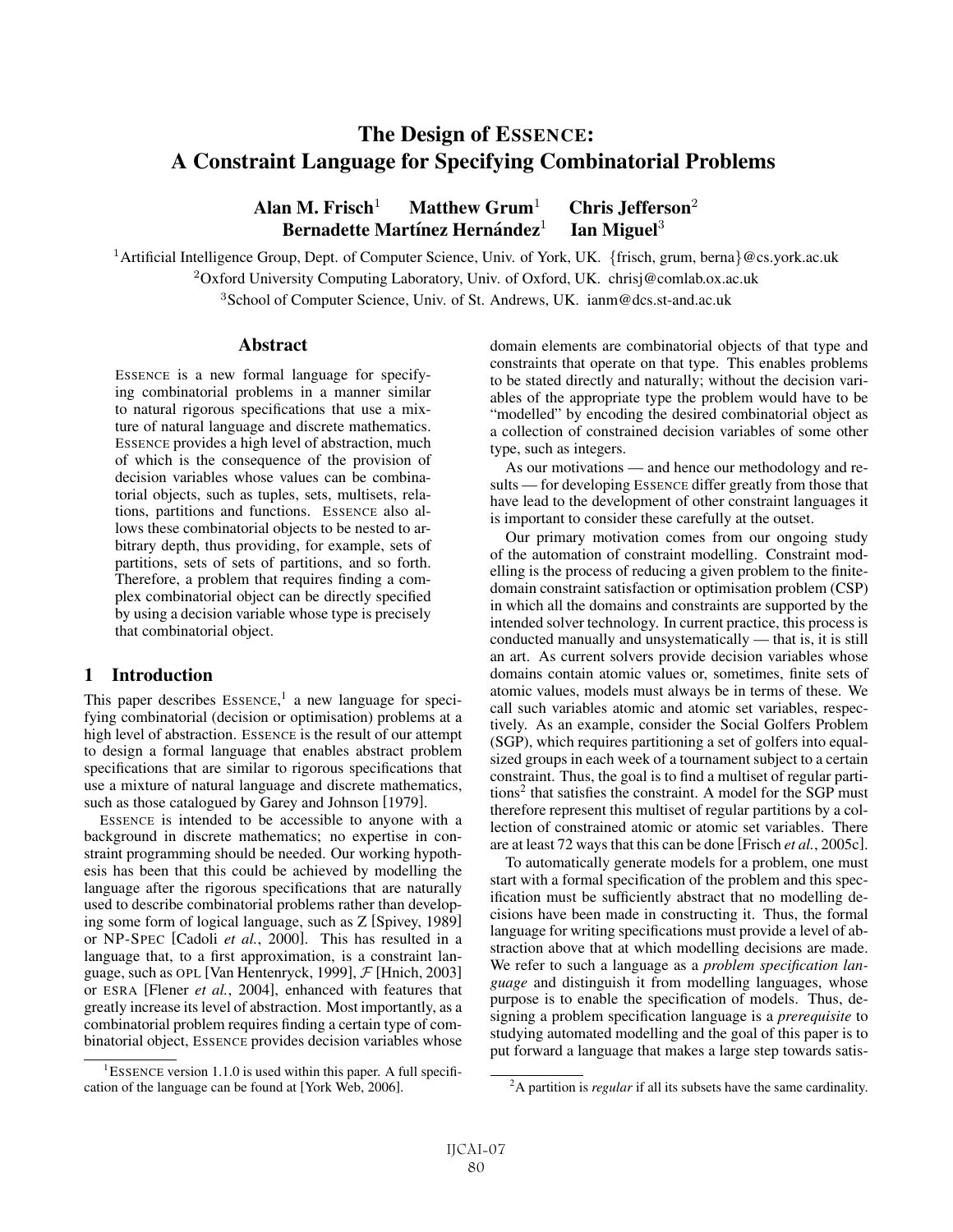fying this challenging prerequisite.

Another motivation for designing ESSENCE is that formal problem specifications could facilitate communication between humans better than the informal specifications that are currently used and further benefits could accrue from standardising a problem specification language. For example, the informal problem descriptions in the CSPLib problem library (http://csplib.org) could be replaced or supplemented by formal ones, but doing so requires the availability of a *problem* specification language as the founders of CSPLib insisted on describing problems rather than models. Using formal specifications for human communication imposes the requirement that the language is *natural* — that is, it is similar to the manner in which people think of problems and the style in which they specify them informally. Naturalness is also an important property for the input language of an an automated modelling system; one cannot claim to have an automated modelling system if using it requires a major translation of the problem into the system's input language. Finally, expertise in constraint modelling or constraint solving should not be needed for writing a formal problem specification, be it for human communication or for input to an automated modelling system.

Three primary objectives have driven the design of ESSENCE. This section has discussed two: The language should be natural enough to be understood by someone with a background in discrete mathematics and it should provide a high level of abstraction. These two objectives are related; providing an appropriate level of abstraction is necessary to achieve naturalness. The third design objective is that problems specified in the language can be effectively mapped to CSPs. As an illustration, one consequence of this objective is that every decision variable in ESSENCE is associated with a finite domain.

The remainder of this paper introduces ESSENCE and argues that it largely meets its design objectives. This paper does not present a formal syntax (this can be found at [York Web, 2006]) or a formal semantics (this can be found in [Frisch *et al.*, 2005a]).

### 2 An Introduction to ESSENCE by Example

Through the presentation of examples, this section both introduces ESSENCE and demonstrates its naturalness.

We begin by asking the reader to examine the first ESSENCE specification given in Fig. 1. This is a specification of a wellknown problem. Can you identify it?

You should have been able to identify this as the Knapsack decision problem because the ESSENCE specification is nearly identical to the specification given by Garey and Johnson [1979, problem MP9, page 247]:

**INSTANCE:** Finite set U, for each  $u \in U$ : a size  $s(u) \in \mathbb{Z}^+$ , a value  $v(u) \in \mathbb{Z}^+$  and positive integers B and K.

QUESTION: Is there a subset  $U' \subseteq U$  such that  $\sum_{u \in U'} s(u) \le$ *B* and  $\sum_{u \in U'} v(u) \geq K$ ?

The similarity of this ESSENCE specification to the naturally-arising problem specification illustrates our main point: Problems are often specified rigorously via discrete mathematics. ESSENCE is based on the notation and concepts

| given                          | U enum(), $s: U \rightarrow \text{int}(1),$                                                                                                                                                                                                                                                                                                                                                                                                                  |
|--------------------------------|--------------------------------------------------------------------------------------------------------------------------------------------------------------------------------------------------------------------------------------------------------------------------------------------------------------------------------------------------------------------------------------------------------------------------------------------------------------|
|                                | $v: U \rightarrow \text{int}(1), B, K: \text{int}$                                                                                                                                                                                                                                                                                                                                                                                                           |
| find                           | $U'$ : set of $U$                                                                                                                                                                                                                                                                                                                                                                                                                                            |
| such that                      | $\sum_{u \in U'} s(u) \leq B$ , $\sum_{u \in U'} v(u) \geq K$                                                                                                                                                                                                                                                                                                                                                                                                |
|                                | Golomb Ruler Problem (GRP): Given $n$ , put $n$ integer ticks on a ruler of size $m$<br>such that all inter-tick distances are unique. Minimise $m$ .                                                                                                                                                                                                                                                                                                        |
| given                          | $n:$ int                                                                                                                                                                                                                                                                                                                                                                                                                                                     |
| where                          | $n \geq 0$                                                                                                                                                                                                                                                                                                                                                                                                                                                   |
| letting                        | bound be $2^n$                                                                                                                                                                                                                                                                                                                                                                                                                                               |
| find<br>minimising             | $Ticks:$ set (size n) of int (0bound)<br>max(Ticks)                                                                                                                                                                                                                                                                                                                                                                                                          |
| such that                      | $\forall_{pairl, pair2:set(size\ 2) \text{ of } int \subseteq Ticks}$ . $pairl \neq pair2 \implies$<br>$\max(\text{pair1}) - \min(\text{pair1}) \neq \max(\text{pair2}) - \min(\text{pair2})$                                                                                                                                                                                                                                                                |
|                                |                                                                                                                                                                                                                                                                                                                                                                                                                                                              |
| given<br>letting               | simplification of the full SONET problem, as described by Frisch et.al. [2005b])<br>n rings, modes, capacity: int (1)<br>Nodes be int(1nnodes)                                                                                                                                                                                                                                                                                                               |
| given<br>find                  | demand: set of set (size 2) of Nodes<br>network: mset (size nrings) of                                                                                                                                                                                                                                                                                                                                                                                       |
|                                | ring. Each node can be installed on more than one ring. Communication can be<br>routed between a pair of nodes only if both are installed on a common ring. Given<br>the capacity bound and a specification of which pairs of nodes must communicate,<br>allocate a set of nodes to each ring so that the given communication demands are<br>met. The objective is to minimise the number of ADMs used. (This is a common<br>set (maxsize capacity) of Nodes |
| such that                      | minimising $\sum_{\text{ring}\in\text{network}} \text{ring} $<br>$\forall_{pair \in demand}.\ \exists_{ring \in network}.\ pair \subseteq ring$                                                                                                                                                                                                                                                                                                              |
| given<br>letting<br>find       | decision problem and parameterises problem number 10 in CSPLib.)<br>$w, g, s: \text{int}(1)$<br>golfers be new type of size $g * s$<br>$sched:$ mset (size $w$ ) of rpartition (size $s$ ) of golfers<br>such that $\forall_{\text{week1,week2} \in \text{sched}}. week1 \neq week2 \implies$                                                                                                                                                                |
| <b>Alternative constraint:</b> | Social Golfers Problem (SGP): In a golf club there are a number of golfers who<br>wish to play together in $q$ groups of size $s$ . Find a schedule of play for $w$ weeks<br>such that no pair of golfers play together more than once. (This transforms into a<br>$\forall_{\text{group1} \in \text{week1}, \text{group2} \in \text{week2}} .  \text{group1} \cap \text{group2}  < 2$                                                                       |

Figure 1: ESSENCE specifications of four problems.

of discrete mathematics. Hence, someone able to understand rigorous problem specifications that employ discrete mathematics can, with little training, also understand ESSENCE specifications. This is a significant advantage as far more people are familiar with discrete mathematics than constraint programming.

Natural problem specifications, such as the one above, identify what is given (the parameters to the problem), what combinatorial objects must be found (the decision variables) and what constraints the objects must be satisfy to be a solution. The specification might also introduce some terminology, give an objective function if the problem is an optimisation problem, and identify conditions that must be met by the parameter values. ESSENCE supports these components of a problem specification with seven kinds of statements, signalled by the by the keywords given, where, letting, find, maximising, minimising and such that. letting statements declare constant identifiers and user-defined types. given statements declare pa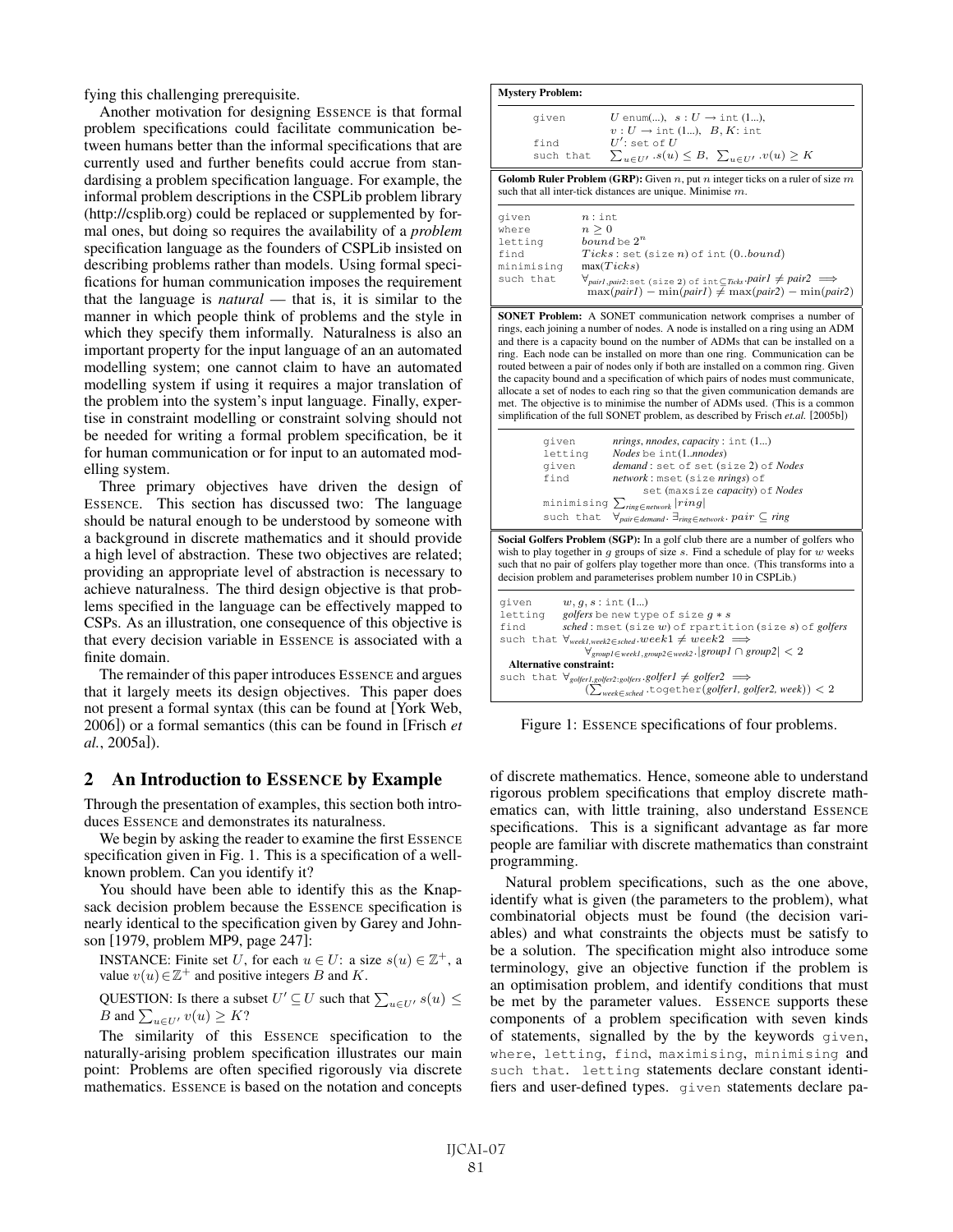rameters, whose values are input to specify the instance of the problem class. Parameter values are not part of the problem specification. where statements dictate allowed parameter values; only allowed values designate valid problem instances. find statements declare decision variables. A minimising or maximising statement gives the objective function, if any. Finally, such that statements give the problem constraints.

An ESSENCE specification is a list of statements composed according to the regular expression:

(given | letting | where | find)<sup>\*</sup> [minimising | maximising] (such that)<sup>\*</sup>

Now consider the specification of the Golomb Ruler Problem (GRP, problem 6 in CSPLib) in Fig. 1, and the instance obtained by letting  $n$  be 4. The domain of the decision variable Ticks contains all sets of four elements drawn from  $\{0, \ldots, 16\}$ . Consider an assignment of *Ticks* to  $\{0, 1, 3, 7\}$ . Is this a solution to this instance? If we have succeeded in our goal of making ESSENCE specifications natural to those with a discrete mathematics background, then it should be clear that it is: given any two distinct pairs from  $\{0, 1, 3, 7\}$ , the distance between one pair,  $\max(\text{pair1}) - \min(\text{pair1})$  is different from the distance between the other max(*pair2*) − min(*pair2*). We believe that the reader will concur that the ESSENCE specification closely matches the given English description, and is substantially closer than a standard CSP model of the problem.

The GRP specification first declares parameter  $n$  (valid when positive) and identifier *bound*. The declaration of *bound* uses *n*, so *n* must be declared first. Identifiers must be declared before use, preventing cyclical definitions and decision variables from being used to define constants or parameters.

Constraints are built from parameters, constants, quantified variables and decision variables using operators commonly found in mathematics. ESSENCE also includes variable binders such as  $\forall_x$ ,  $\exists_x$  and  $\Sigma_x$ , where x can range over any specified finite domain (e.g. integer range but not integer). The GRP constraint can be read "For any two unordered pairs of ticks, *pair1* and *pair2*, if the two pairs are different then the distance between *pair1* is not equal to the distance between *pair2*."

Now consider the specification of the SONET problem (Fig. 1). Notice that *Nodes* is declared to be a domain whose elements are the integers in the range 1..*nnodes*. The parameter *demand* is to be instantiated with a set of sets, where each inner set has cardinality two. The goal is to find a multiset (the rings), each element of which is a set of *Nodes* (the nodes on that ring). The objective is to minimise the sum of the number of nodes installed on each ring. The constraint ensures that any pair of nodes that must communicate are installed on a common ring.

Finally, Fig. 1 gives two versions of a specification of the Social Golfers problem (SGP). As the problem description does not refer to the golfers individually, they are specified naturally with an unnamed type. The decision variable is represented straightforwardly as a multiset (the fact that it is a set is an implied constraint) of regular partitions, (regularity guarantees equal-sized partitions) each representing a week of play. The specifications differ only in the expression of the socialisation constraint. The first constraint quantifies over the weeks, ensuring that the size of the intersection between every pair of elements of the corresponding partitions is at most one (otherwise the same two golfers are in a group together more than once). The alternative constraint quantifies over the pairs of golfers, ensuring that they are partitioned together (via the global constraint together) over the weeks of the schedule at most once. Note that here we make use of a facility common to constraint languages: treating Booleans as 0/1 for the purpose of counting.

### 3 The Features of ESSENCE

This section explains the most significant features of ESSENCE. The first two subsections discuss types and domains and the next two discuss expressions and quantification.

ESSENCE is a strongly-typed language; every expression has a type and the parser that can infer the types of expressions and can perform type-checking. Types are also important in determining the denotation of an overloaded operator. For example, the union operator can denote set union or multiset union depending on the types of its arguments.

ESSENCE is a finite-domain language; every decision variable is associated with a finite domain of values. These domains can be quite intricate sets of values. For example a domain could be any finite subset of integers or it could be the set of two-element sets drawn from a given finite set of integers.

Types and domains play a similar role; they prescribe a range of values that a variable can take. It is tempting — and, indeed, we were tempted — to view types and domains as one and the same thing. However, this view leads to the difficult, if not unsolvable, problem that the intricate patterns used in constructing domains must be handled by the type system. For example, if every finite subset of the integers is a distinct type then the problem of assigning types to expressions is difficult, if not impossible.

As we have desired to keep the type system of ESSENCE simple, we have reached the decision that types and domains are distinct, though closely related concepts. Types are sets that contain all elements that have a similar structure, whereas domains are sets drawn from a single type. In this manner, each domain is associated with an underlying type. For example integer is the type underlying the domain comprising integers between 1 and 10; set of integers is the type underlying the domain comprising all sets of two integers between 1 and 10. Type checking, type inference, and operator overloading are based only on types, not on domains.

Types Our design goal has been to provide ESSENCE with a rich collection of types, yet a simple type system. The richness of the types comes from the large number of types and type constructors that are supported. The simplicity of the type system comes from the fact that typing is static and that all types are disjoint.

The atomic types of ESSENCE are int (integer), bool (Boolean), user-defined enumerated types and user-defined unnamed types. The two user-defined types are defined through letting or given statements such as the following: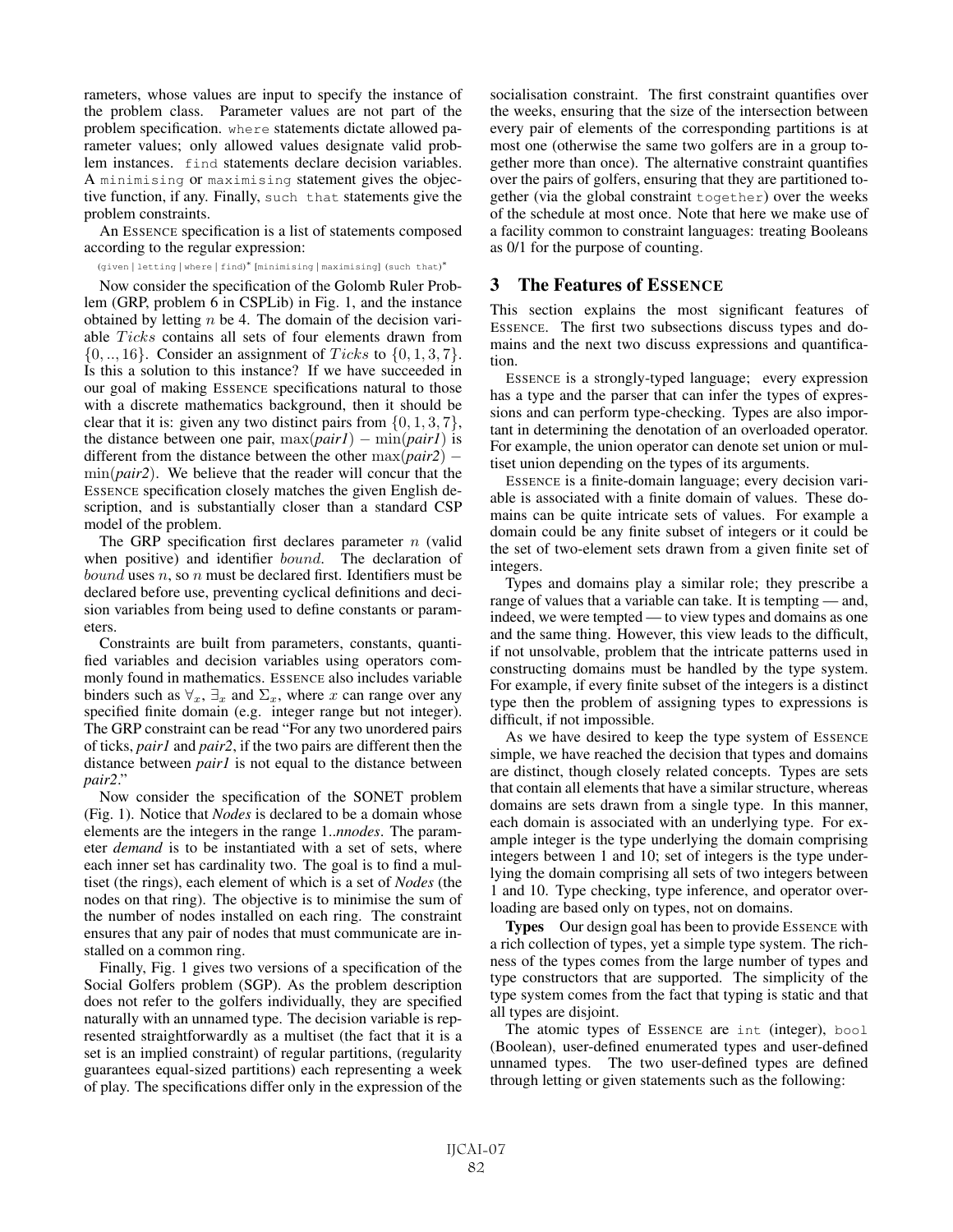letting *players* be new type enum {*alan*, *ian*, *chris*, *berna*} letting *rings* be new type of size 4 given *players* new type enum (...)

The first statement defines a new type comprising four named atomic elements. As all types are disjoint, the elements of this type cannot be members of any other type, and the four names cannot be used to name anything else. The second statement also defines a new type comprising four elements; however these elements are not named. These four elements are distinct from the elements of all other types. The third statement is similar to the first except that the enumeration of the elements of the type is provided as input rather than as part of the specification.

The elements of the integer and Boolean types and of all enumerated types are totally ordered. The integers are ordered in the usual way, the Booleans are ordered by *F* < *T*, and the elements of an enumerated type take on the order in which they are named in the letting statement or given as input. All other types — user-defined unnamed types and all compound types — are unordered.

Compound types are built with type constructors to form sets, multisets, functions, tuples, relations, partitions and matrices. If  $\tau$ ,  $\tau_1$ ,  $\tau_2$ ,... are the names of any types,  $\theta_1$ ,  $\theta_2$ ,... are the names of any ordered types,  $\phi$  is the name of a finite type (bool, an enumerated type or an unnamed type) and  $n$ is any positive integer then the following all name compound types:

| set of $\tau$                                        | (a finite set drawn from $\tau$ )                            |
|------------------------------------------------------|--------------------------------------------------------------|
| mset of $\tau$                                       | (a finite multiset drawn from $\tau$ )                       |
| $\tau_1 \rightarrow \tau_2$                          | (a finite <sup>3</sup> partial function with domain $\tau_1$ |
|                                                      | and codomain $\tau_2$ )                                      |
| tuple $\langle \tau_1,\ldots,\tau_n\rangle$          | $(an n-tuple)$                                               |
| rel $\tau_1 \times \cdots \times \tau_n$             | (a finite $n$ -ary relation)                                 |
| partition of $\phi$                                  | (a partition of the elements of $\phi$ )                     |
| rpartition of $\phi$                                 | (a regular partition of the elements of $\phi$ )             |
| matrix indexed by                                    | $(an n-dimensional matrix)$                                  |
| $\lceil \theta_1, \ldots, \theta_n \rceil$ of $\tau$ |                                                              |

For example, set of int and rel int  $\times$  int are both types. The type constructors can be nested to arbitrary depth, thus allowing types such as

```
set of set of set of int
rel partition of players × mset of set of int
```
Notice that finiteness plays a central role in the semantic explanation accompanying each type constructor above. A consequence is that, although types may contain an infinite number of elements, each element is of a finite size or cardinality. This is necessary to achieve the objective that ESSENCE specifications can be mapped to CSPs.

Finally notice that the parameters and decision variables of a specification cannot enter the type names. This restriction is necessary to enable the type of every expression in a specification to be determined before the parameters are instantiated with values. This is why we say that ESSENCE is statically typed.

**Domains** A domain is a set of values all of the same type. In ESSENCE every type is a domain. ESSENCE also allows domains to be named by annotating the name of the type with restrictions that select particular values of the type. For example,  $int (1.10)$  and set (size 2) of  $int (1.10)$  are both domains. As annotations are always written in parenthesis, the type underlying a domain can always be obtained by removing the parenthesised subexpressions. Thus, the types underlying the above two domains are int and set of int, respectively.

First consider how atomic types can be annotated to form atomic domains. Atomic domains can be formed by taking subsets of the integer or Boolean type or any enumerated type. These subsets are identified either by a list containing values and value ranges or by an arbitrary set expression. Examples include:

|                        | <i>players (alanchris)</i> (the players from <i>alan</i> to <i>chris</i> inclusive) |
|------------------------|-------------------------------------------------------------------------------------|
| int $(1, 3, 4.10)$     | (a mixture of values and ranges)                                                    |
| int $(1.)$             | (the positive integers)                                                             |
| int $(1,1)$            | (the non-zero integers)                                                             |
| int $(l.u)$            | (the integers from $l$ to $u$ inclusive)                                            |
| int $(S \cup \{0,1\})$ | (the integers in $S$ and 0 and 1)                                                   |

In these last two examples,  $l, u$  and  $S$  can be parameters or identifiers declared by a letting statement. This illustrates another important distinction between domains and types. Parameters can appear in the annotations of a domain but they cannot appear in a type. However, decision variables cannot appear in domains, a requirement that is needed if specifications are to be mapped to CSPs.

Now consider how type constructors can be annotated. The set, multiset, partition, regular partition and relation constructors can all be annotated by inserting, before the keyword "of," a size restriction of the form (size *intexp*) or (maxsize *intexp*), where *intexp* is an integer expression that contains no decision variables. Thus, all the following are domains:

```
set (size n) of int
mset (maxsize n+2) of int (1..100)partition (size m) of mset (maxsize 4) of int
(1..100)
```
The second and third of these domains illustrate that the annotations can be attached not only to the outer constructor, but also to the nested constructors and atomic types. The ESSENCE syntax has been designed so that there is no ambiguity about where an annotation is attached.

In addition to the size annotation, the relation constructor can also be annotated with *multiplicities* that specify, for example, that a relation is  $n$ -to- $m$ . As we have modelled this feature on a similar feature provided by ESRA, we will not describe it further.

The function constructor can have one annotation to indicate that the function is total or partial and another to indicate that the function is surjective, injective or bijective. For example, the following are domains:

 $plays \rightarrow (total) \; players$ players →(injective) players  $plays \rightarrow$ (total surjective) players

The matrix and tuple type constructors take no annotations, though, of course, the types nested in them can be annotated, as in these examples:

```
tuple \langle int (1..), set (size 2) of int \ranglematrix indexed by [players, int (5..10)] of bool
```
 $3A$  function is finite if it is defined on only a finite set of values. Similarly, a relation is finite, if it contains only a finite set of tuples.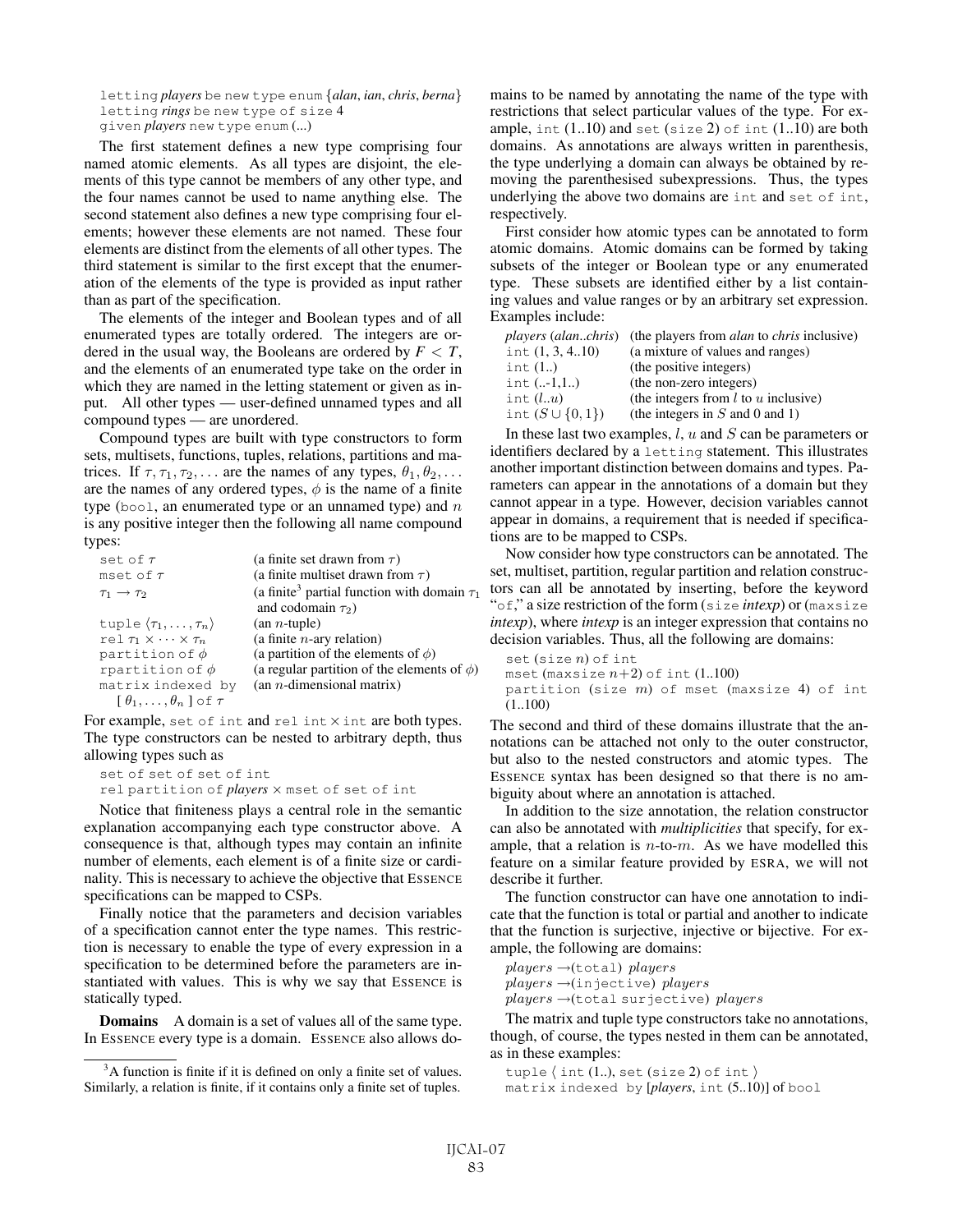In all uses of the matrix constructor the domains for the indices must be a single range of an ordered type, as illustrated in the second statement above.

Every domain is either finite or infinite and the domains associated with a decision variable must be finite, which is required to ensure that specifications map to CSPs. Elsewhere [Frisch *et al.*, 2005a] we have given a set of rules for generating all finite domains. This paper instead relies on the reader's intuition and understanding to determine if a domain contains a finite or infinite set of elements.

Expressions The expressions of ESSENCE are formed in a manner much as one would expect, bearing in mind that every expression has a type. Constraints and the restrictions in where statements are expressions of type Boolean and objective functions are expressions of any ordered type.

The atomic expressions of ESSENCE are the constants, parameters, decision variables and quantified variables. Other than the unnamed types, and compound types constructed from them, every value has a name. These names are the constants of the language.

We shall not explain the syntax for naming constants, but note that our objective was to give every value a distinct name. A difficulty is that the emptyset is a member of every type of the form set of  $\tau$ . Our remedy is to explicitly attach the type to every emptyset. Thus, for example {}:set of int and {}:set of *players* are distinct names for distinct objects.

Compound expressions are formed by applying operators to expressions. ESSENCE provides a wide range of operators drawn from discrete mathematics (e.g., intersection, function application, projection, set membership), logic (e.g., conjunction, implication), and the global constraints found in constraint programming (e.g., alldifferent, global cardinality, lexicographic ordering). Whereas the global constraints of other constraint languages apply only to matrices of integers, those of ESSENCE apply to matrices of any reasonable type. For example, in ESSENCE, alldifferent applies to a matrix of any type and lexicographic ordering applies to two one-dimensional matrices of any ordered type.

The type of a compound expression is a function of its operator and the *types* of its operands. Some operators are overloaded. For example, the intersection operator can be applied to two multisets to produce a multiset and it can be applied to two sets to produce a set.

Quantification ESSENCE provides an exceptionally rich set of constructs for expressing quantification. Examples can be seen in all of the constraints of Fig 1 as well is in the "minimising" statement of the SONET specification. Each quantification expression consists of three components: a quantifier, either  $\sum$ ,  $\forall$  or  $\exists$ ; followed by a non-empty list of variables (these are the quantified variables that are being "declared"); followed by a binding expression that dictates a finite set of values over which the variables range. These values are all of the same type, and this is taken as the type of the associated quantified variables. The finiteness of the set of values over which a variable ranges is necessary to enable the mapping of specifications to CSPs.

Binding expressions employ two methods of dictating these values. The first is to give a *finite* domain, as in the the universal quantifier of the alternative constraint of the SGP specification in Fig. 1. The second method is to obtain the values by taking all elements or (strict or non-strict) subsets of a set, partition or regular partition. All the quantification expressions in the Knapsack and SONET specifications in Fig. 1 draw their values from a set. The set, partition or regular partition can be denoted by an arbitrary expression, including expressions that contain decision variables, as seen in the examples mentioned. In quantification expressions of this kind there is no need to specify the types of the quantified variables as they can easily be inferred. For example, in the quantified expression  $\sum_{u \in U'}$  of the Knapsack specification it is clear that u must be of type U since  $U'$  is of type set of U. Finally it is also possible to employ both methods to dictate the values taken by the quantified variables. An example is seen in the constraint of the GRP specification. Here *pair*1 and  $pair2$  must each be a subset of  $Ticks$  and must also be a set of size 2.4

### 4 Abstraction in ESSENCE

This section explains how the features of ESSENCE, as introduced in the previous section, yield a language with a great deal of abstraction.

A guiding principle in the design of ESSENCE has been that the language should not force a specification to provide unnecessary information or make unnecessary decisions. Existing languages often force a specification to introduce unnecessary objects or to unnecessarily distinguish between objects. This typically introduces symmetry into the specification. As will be demonstrated, the facilities ESSENCE has for abstraction enable this to be avoided.

The high level of abstraction provided by ESSENCE is primarily a consequence of four features, which we discuss in the next four subsections.

Wide Range of Types ESSENCE supports a wide range of types and type constructors (including sets, multisets, tuples, relations, functions and partitions) and decision variables can have domains containing values of any one of these types. For example, the KNAPSACK problem requires identifying the set of objects that are to go in the knapsack, so this is readily represented by a decision variable of type set of  $U$ , where  $U$  is the set of all objects. The objects themselves are a given enumerated type; there is no need to identify them with, say, integers. Notice that the specification of Garey and Johnson [1979] does not identify the objects with integers and a specification language should not force one to do so.

Nested Types ESSENCE allows type constructors to be nested to arbitrary depth. This is the most important and distinctive feature of ESSENCE, and could be considered our most important contribution to the design of constraint languages.

To observe its importance, consider the SONET problem, which requires placing each of a set of communicating nodes onto one or more communication rings in such a way that the specified communication demand is met. Thus, the goal is to find a set of rings, each of which is a set of nodes—and this

<sup>4</sup> In this case the domain is not finite, but finiteness is obtained since the sets must be a subset of  $Ticks$ , which is finite.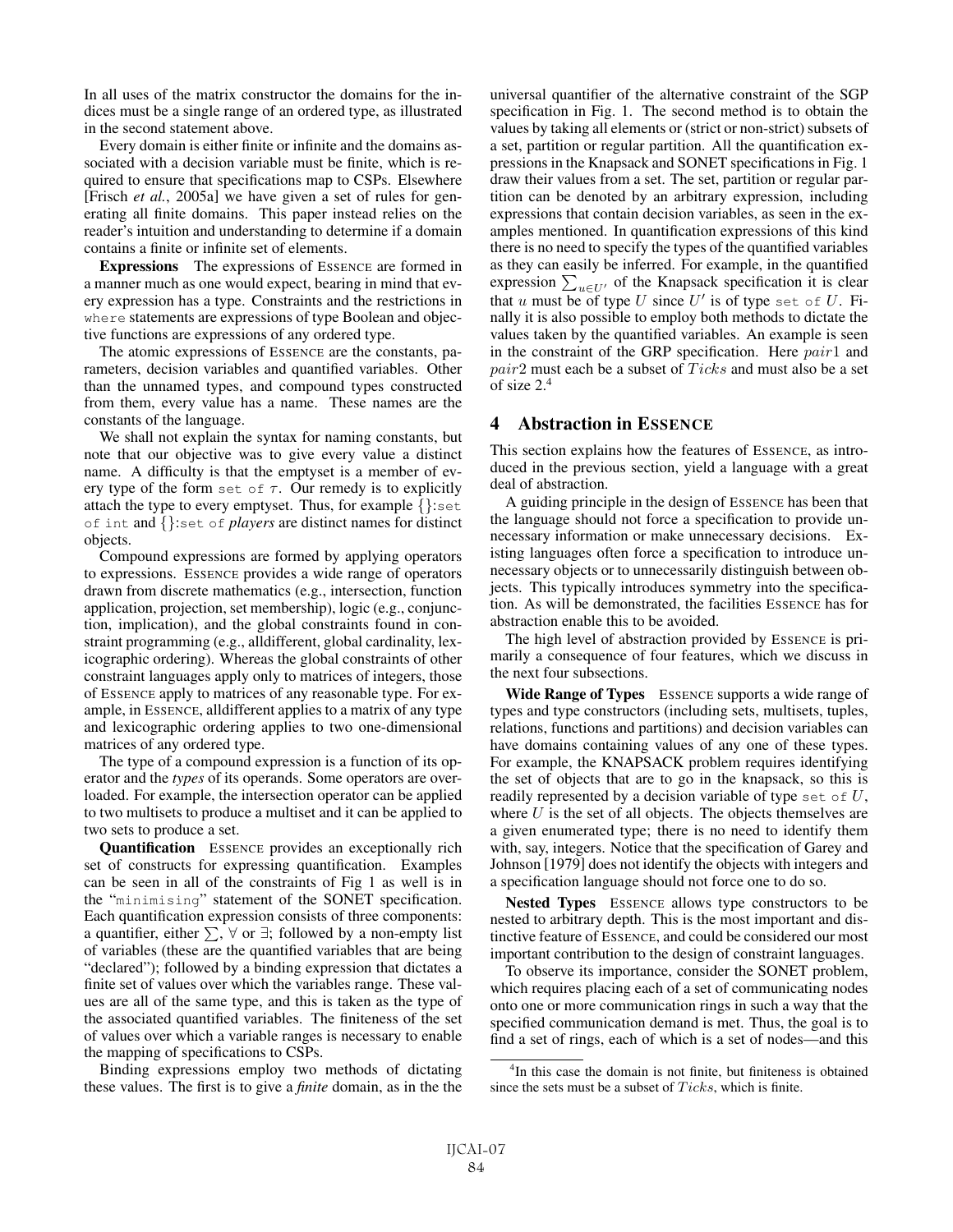can be stated directly and explicitly in ESSENCE by using a decision variable of type set of sets.

Many languages support variables of type set of integer, but not nested sets. In such a language one would have to model the decision variable of SONET by a matrix of set variables, and the indices of this matrix would be symmetric. Thus, a limitation of the modelling language has forced the user to introduce a symmetry into the specification that is not present in the problem. Notice that neither this symmetry, nor anything corresponding to it, is present in the ESSENCE specification of Fig. 1.

Alternatively, one could model the SONET problem with a decision variable whose type is a relation between the rings and the nodes. But, again, this introduces a symmetry into the model as the individual rings are interchangeable.

Quantification over Decision Variables As we have seen, ESSENCE allows quantifiers to range over values determined by a decision variable. For example, notice that the constraint of the GRP (see Fig. 1) is of the form <sup>∀</sup>*pair1*, *pair2*⊆*Ticks*.*Constraint*, where *Ticks* is a decision variable Without this capability, the GRP constraint would need to take the form

∀*pair1*, *pair2*:set (size 2) of int (1..2n). (*pair1*⊆*Ticks* ∧ *pair2*⊆*Ticks*) =⇒ *Constraint*

Besides being awkward, this always leads to an implementation containing  $\Theta(2^{4n})$  constraints, one for each way of drawing two pairs from a set of  $2^n$  elements. In contrast, the ESSENCE constraint that quantifies over the decision variable can be compiled to a model with  $\Theta(n^4)$  constraints, one for each way of drawing two pairs from a set of  $n$  elements.

Unnamed Types ESSENCE provides types containing unnamed, indistinguishable elements, a feature necessary for adequate abstraction. Many problems involve some set of elements, yet do not mention particular elements. For example, we know of no specification or model of the SGP in which the constraints name any particular golfer, hence the golfers are indistinguishable. But since constraint languages do not have unnamed types, all models and specifications, other than the ESSENCE specification in Fig. 1, name the golfers either in the specification itself or in giving the input values. Naming, and hence distinguishing, the otherwise indistinguishable golfers introduces symmetry into the model, namely the golfer names can be interchanged.

### 5 Implementing ESSENCE

At this point we have implemented in Haskell a parser for all of ESSENCE 1.1.0; it performs complete syntactic analysis, including all necessary type checking and type inference. A second implementation of this same parser in Java is nearing completion.

We have implemented a rule-based system, called CON-JURE [Frisch *et al.*, 2005c], that can translate —we say refine — specifications in a fragment of ESSENCE into model *kernels* at a level of abstraction supported by existing modelling languages. We call these "kernels" because they do not contain many of the enhancements that characterize the most effective models, such as symmetry-breaking constraints and implied constraints.

The model kernels generated by CONJURE are expressed in ESSENCE', a subset of ESSENCE that has a level of abstraction that is supported by existing constraint solvers. As such, ESSENCE' only supports atomic variables, atomic set variables, and matrices of these. It allows neither quantification over decision variables nor unnamed types. Thus, ESSENCE' can be thought of as a solver-independent modelling language and is somewhat similar to OPL, another solver-independent modelling language.

Because Essence' has a level of abstraction similar to existing solvers it is not extremely difficult to translate ESSENCE models into existing languages. In particular, the translation can be performed without making any modelling decisions. We have implemented a translator for mapping Essence' to Eclipse [Wallace *et al.*, 1997] and are currently developing another one to map ESSENCE' to Minion [Gent *et al.*, 2006].

One reason why new types of decision variables have been incorporated into constraint programming languages so slowly has been the difficulty of implementing the enhancements. Frisch *et.al.* [2005c] identify a difficult, fundamental problem in refining types that can be nested to arbitrary depth and they present a solution to it. With this breakthrough, and other techniques pioneered in the development of the CONJURE prototype, we believe we have all the technology needed to refine all of ESSENCE to kernel models.

Of course, our ultimate goal is to develop a refinement system that can refine any ESSENCE specification into a single, complete, effective ESSENCE' model. We consider this to be the goal of achieving fully-automated modelling, something which we do not consider achievable in less than a lifetime. As explained earlier, the development of a suitable problem specification language is necessary to embark on the venture.

# 6 An Evaluation of the Use of ESSENCE

To evaluate ESSENCE we specified a large suite of problems in the language and here reflect on the process and results. A suite of 58 problems, both theoretical and practical, was selected, 26 drawn from CSPLib, and 32 from the literature. Specification was undertaken by an undergraduate in computer science with no previous experience of constraint or logic programming. He was easily able to adapt to ESSENCE by drawing on his understanding of discrete mathematics.

Specification began by obtaining an unambiguous natural language description of the problem. The flexibility of ESSENCE allowed specifications to be written directly from this description. The key decision concerned the representation of the decision variables; from this the constraints followed easily. Attention had to be paid to abstraction in order to make full use of the language. Some of the problems were described in the literature in terms of low-level objects such as matrices. With the goal of producing an abstract specification there was typically a single obvious choice for the type of the decision variable. This was not, however, always the case: in the SONET problem the configuration can be represented as a relation from rings to nodes or as a set of sets of nodes. The latter is preferable as it avoids having to name the rings.

Specification grew easier with experience; many specifica-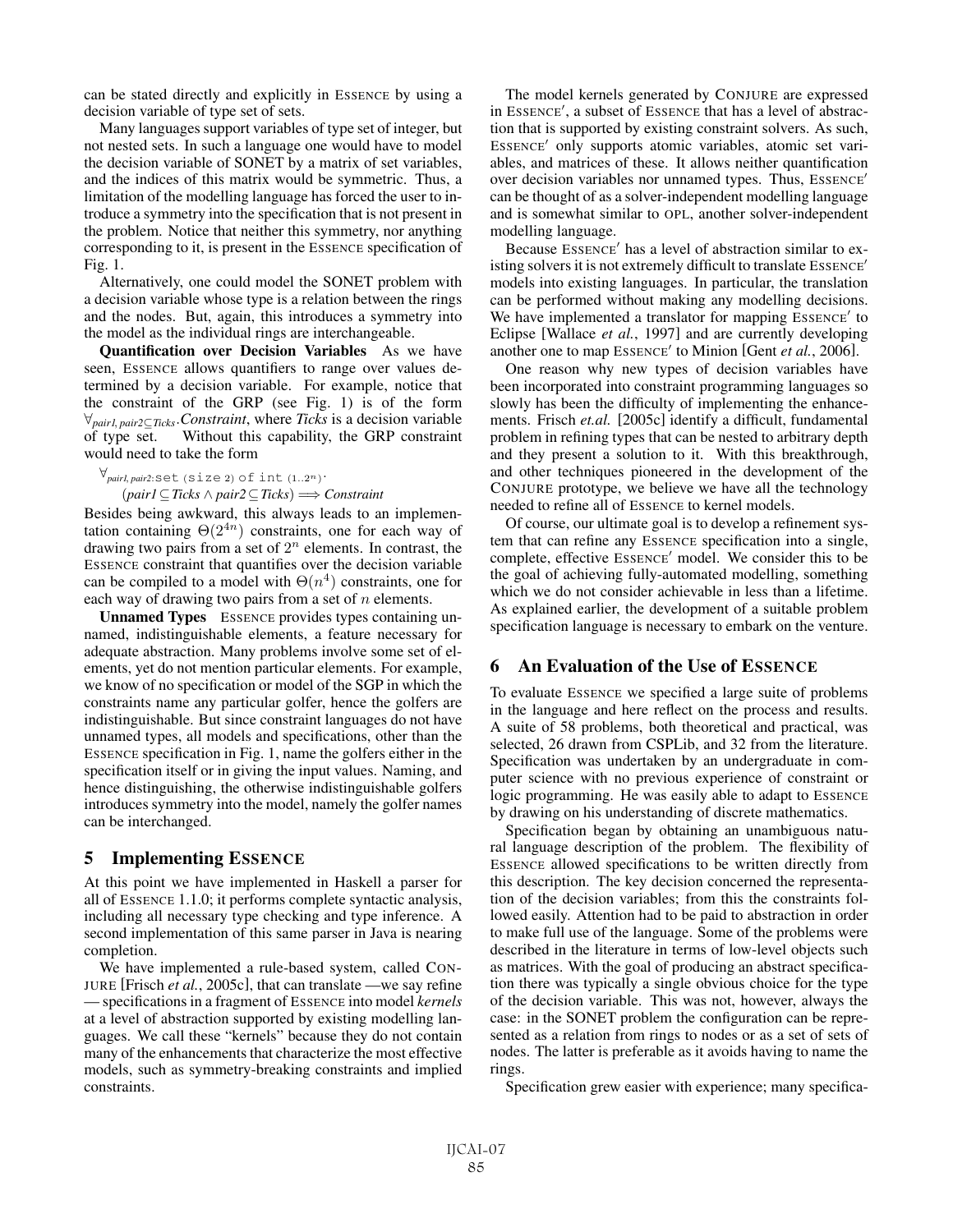tions contained reusable common idioms. Another advantage of ESSENCE is that similarities are present in abstract specifications that would not necessarily appear in the concrete constraint programs due to differing modelling choices.

The resulting catalogue [York Web, 2006] contains ESSENCE specifications for the problem suite and, for comparison, previously-published specifications in Z, ESRA, OPL and  $F$ . The relative expressiveness and elegance of ESSENCE is clearly demonstrated. Throughout, the specification length is proportional to the size of the problem statement, with larger examples being just as easy to read.

# 7 Comparison with Other Languages

Algebraic modelling languages, dating from the 1970s and originating in the field of mathematical programming (e.g. GAMS [Brooke *et al.*, 1988] and MGG [Simons, 1987]), made two significant advances. Firstly they were developed to simplify the user's role in solving mathematical programming problems, providing a syntax much closer to the expression of these problems found in the literature. Secondly, they are declarative, characterising the solutions to a problem rather than how the solutions are to be found. This lifts a burden from the user, and allows different solvers to be easily applied to the same problem. Many other useful modelling languages have been created in other areas, for example ACE [Fuchs and Schwitter, 1996], an English-like modelling language for reasoning about knowledge bases.

The success of modelling languages suggests that a similar approach might be fruitful for constraint solving. From early in the development of the field, the ALICE language [Lauriere, 1978] shares many features with algebraic modelling languages of the time, including its declarative nature.

Constraint programming languages have gradually evolved a greater range of types for decision variables. For example, Eclipse [Gervet, 1994] supports decision variables whose domain elements are sets; similarly  $\mathcal F$  supports functions, ESRA supports relations and functions, and NP-Spec supports sets, permutations, partitions and integer functions. Each increase in abstraction allows the user to ignore additional modelling decisions, leaving this to the compiler. ESSENCE makes a large leap in this direction by providing a range of types wider than previous languages and, uniquely, type constructors that can be arbitrarily-nested. The magnitude and importance of this leap cannot be over-emphasized; it is largely responsible for making ESSENCE a problem specification language rather than a modelling language. Zinc [Marriott *et al.*, 2006; de la Banda *et al.*, 2006] is a new specification language that follows ESSENCE in providing arbitrarily-nested type constructors but also provides some features not found in Essence, such as the ability to define predicates. The Zinc language is still in development and a full implementation does not yet exist.

To fully realise the abstraction provided by a rich type system a language must permit quantification over decision variables, rather than just fixed ranges of integers. Other than ESSENCE we know of only three constraint languages that provide this feature: ESRA,  $F$  and LOCALIZER [Michel and Van Hentenryck, 2000]. It is worth noting that these are all

| SONET Optimisation Part                                                                                       |
|---------------------------------------------------------------------------------------------------------------|
| solution: SONET                                                                                               |
| <i>objective</i> : $SONET \rightarrow N$                                                                      |
| $\forall s : SONET \bullet objective(s) = \#(s.rings-nodes)$<br>$objective(solution) = min(objective(SONET))$ |

Figure 2: Part of a Z specification of the SONET problem.

declarative languages. In contrast, programming languages that are augmented with constraint facilities, such as Solver and Eclipse, achieve quantification through iteration, which makes it impossible to support quantification over variables.

Further abstraction is obtained through the provision of unnamed types. As far as we know, ESSENCE is the only constraint language to provide such a facility.<sup>5</sup>

Another approach to problem specification is to employ a more-powerful, more-general specification language such as Z. This approach has been explored thoroughly by Renker and Ahriz [2004], who have built a toolkit of Z schemas to support common global constraints and other common idioms and have used this to build a large catalogue of specifications [RGU Web, 2006]. A shortcoming of this approach is that Z is too general for the task as it allows specifications of problems that do not naturally reduce to the CSP. For example, unlike ESSENCE, nothing prevents a decision variable from having no domain or an infinite domain and nothing prevents using a decision variable to specify the size of a matrix of decision variables. Of course, one could try to identify a subset of Z that is suitable for the task, but we believe doing this and enhancing the language with a suitable schema library would result in a language that approximates ESSENCE. Furthermore, an inherent limitation of Z is that it provides no mechanism for distinguishing parameters from decision variables, a distinction that is central to the notion of a problem.

A further shortcoming of specifications in a language like Z is that they are far less natural than those in ESSENCE. To observe this, compare the equivalent specifications, available at [RGU Web, 2006], of the SONET problem in the two languages. Figure 2 shows part of that Z specification, which is equivalent to the ESSENCE statement "minimising |*rings-nodes*|".

The Alloy [Jackson, 2006] language avoids some of these shortcomings of Z by restricting itself to first-order logic. Alloy gives a natural and expressive way of specifying problems in terms of relations and atoms and maps these specifications to efficient SAT models. Without a more expressive type system, however, it is not obvious how Alloy could be mapped to constraint languages, and in particular make good use of global constraints, which are vital to efficient constraint models.

# 8 Conclusion

ESSENCE is a formal language that is natural in that it accessible to someone with an understanding of discrete mathematics but not constraint programming. ESSENCE allows combinatorial problems to be specified at a high level of abstrac-

<sup>&</sup>lt;sup>5</sup> Frisch and Miguel [2006] argue that the sets of unnamed objects provided by ESRA are a different facility that does not yield all the benefits of unnamed types.